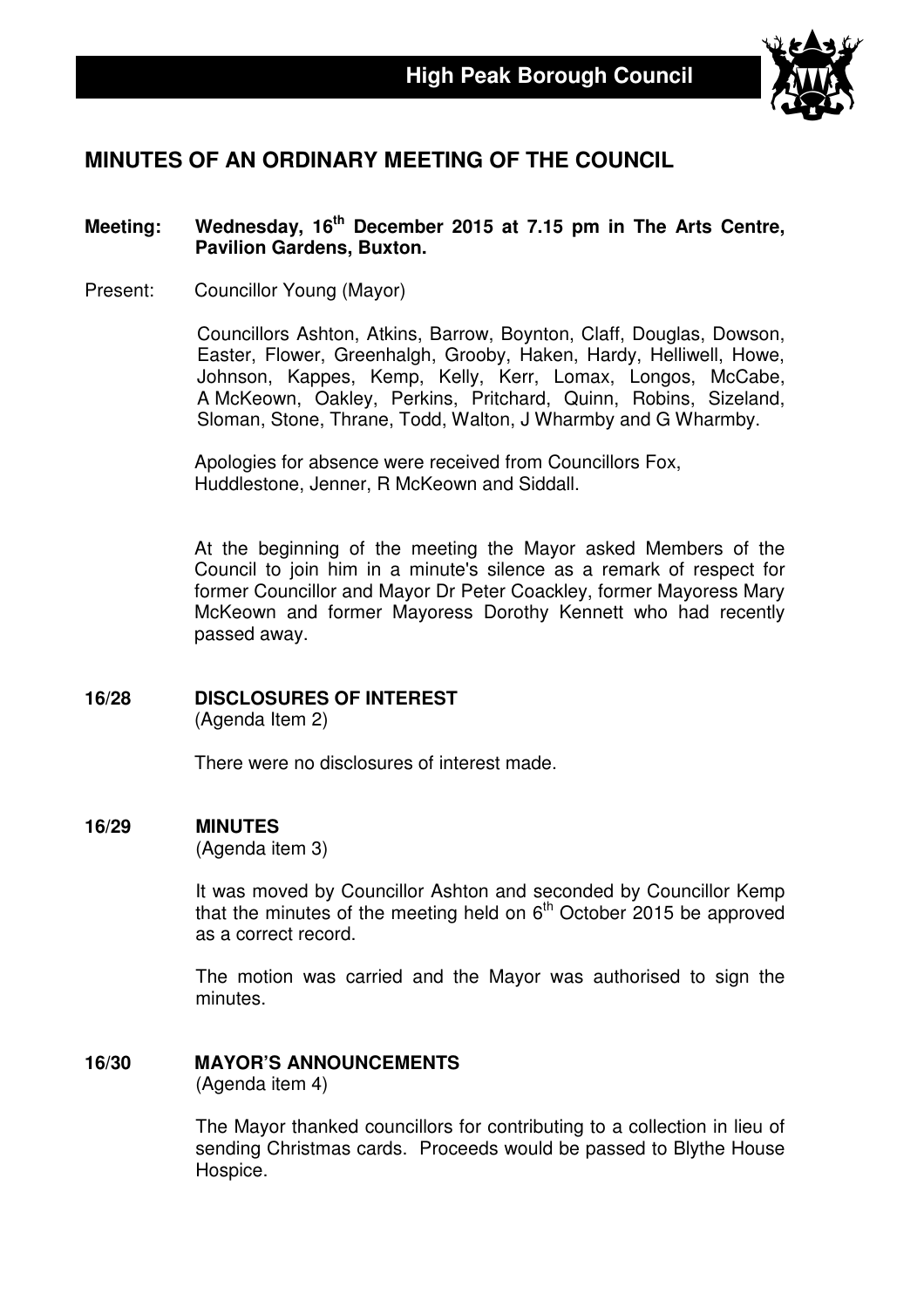

# **16/31 RECOMMENDATIONS FROM THE EXECUTIVE MEETING HELD ON 3RD DECEMBER 2015**

(Agenda item 6)

# **a) Updated Medium Term Financial Plan 2016/17 to 2018/19**

It was moved by Councillor Thrane and seconded by Councillor Kemp that the updated Medium-Term Financial Plan (Appendix A of the report) be approved.

When put to the meeting it was RESOLVED accordingly.

### **16/32 RECOMMENDATION FROM THE AUDIT & REGULATORY COMMITTEE HELD ON 30TH SEPTEMBER 2015**  (Agenda item 7)

## **a) Appointment of Mayor 2016/17**

It was moved by Councillor Pritchard and seconded by Councillor Claff that the Conservative Group be invited to make a nomination for the appointment of Mayor of the Borough and Chairman of the Council for the municipal year 2016/17. It was announced that the Conservative Group would propose Councillor G. Wharmby as Mayor at the next Annual Council meeting.

When put to the meeting it was RESOLVED accordingly.

#### **16/33 RECOMMENDATIONS FROM THE STANDARDS COMMITTEE HELD ON 12TH NOVEMBER 2015**  (Agenda item 8)

### **a) Standards Committee - Annual Report 2014/15**

It was moved by Councillor Johnson and seconded by Councillor Sloman that the report be noted.

When put to the meeting it was RESOLVED accordingly.

# **b) Parish Council Representative**

It was moved by Councillor Johnson and seconded by Councillor Sloman that Councillor Tim Norton be appointed as a parish council representative to the Council's Standards Committee.

When put to the meeting it was RESOLVED accordingly.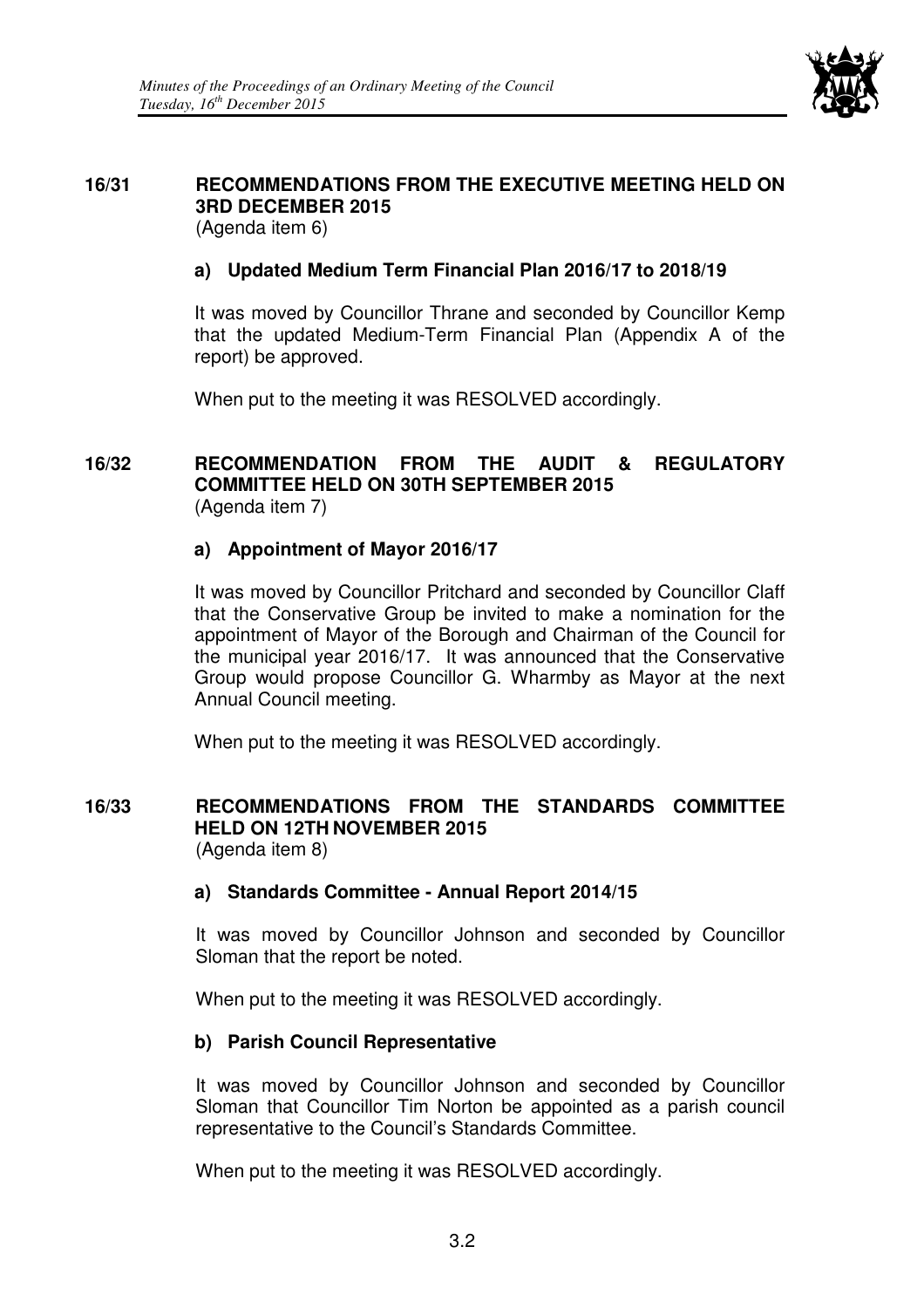

#### **16/34 RECOMMENDATIONS FROM THE LICENSING COMMITTEE HELD ON 3RD DECEMBER 2015**  (Agenda item 9)

**a) Deregulation Act 2015** 

It was moved by Councillor Perkins and seconded by Councillor Stone that that the contents of the report be noted and that the proposed fee for issuing a five year Private Hire Operator licence be approved subject to the statutory consultation process.

When put to the meeting it was RESOLVED accordingly.

## **b) Licensing Act 2003 – Revised Statement of Licensing Policy 2016-2021**

It was moved by Councillor Perkins and seconded by Councillor Stone that the revised Statement of Licensing Policy 2016-2021 as attached at Appendix A of the report be approved and that the final Licensing Policy be presented to Full Council as the Council's Statement of Licensing Policy 2016-2021 in line with the statutory requirements.

When put to the meeting it was RESOLVED accordingly.

### **c) Gambling Act 2005 – Revised Statement of Principles 2016- 2018**

It was moved by Councillor Perkins and seconded by Councillor Stone that the revised Statement of Principles as attached at Appendix A to the report be approved.

When put to the meeting it was RESOLVED accordingly.

# **16/35 LOCAL PLAN – LEADER'S UPDATE**

(Agenda item 10)

 It was moved by Councillor Ashton and seconded by Councillor Kemp that the update be noted.

When put to the meeting it was RESOLVED accordingly.

# **16/36 NOTICE OF MOTION – TRADE UNION BILL**

(Agenda item 11)

It was moved by Councillor Sloman and seconded by Councillor Greenhalgh that: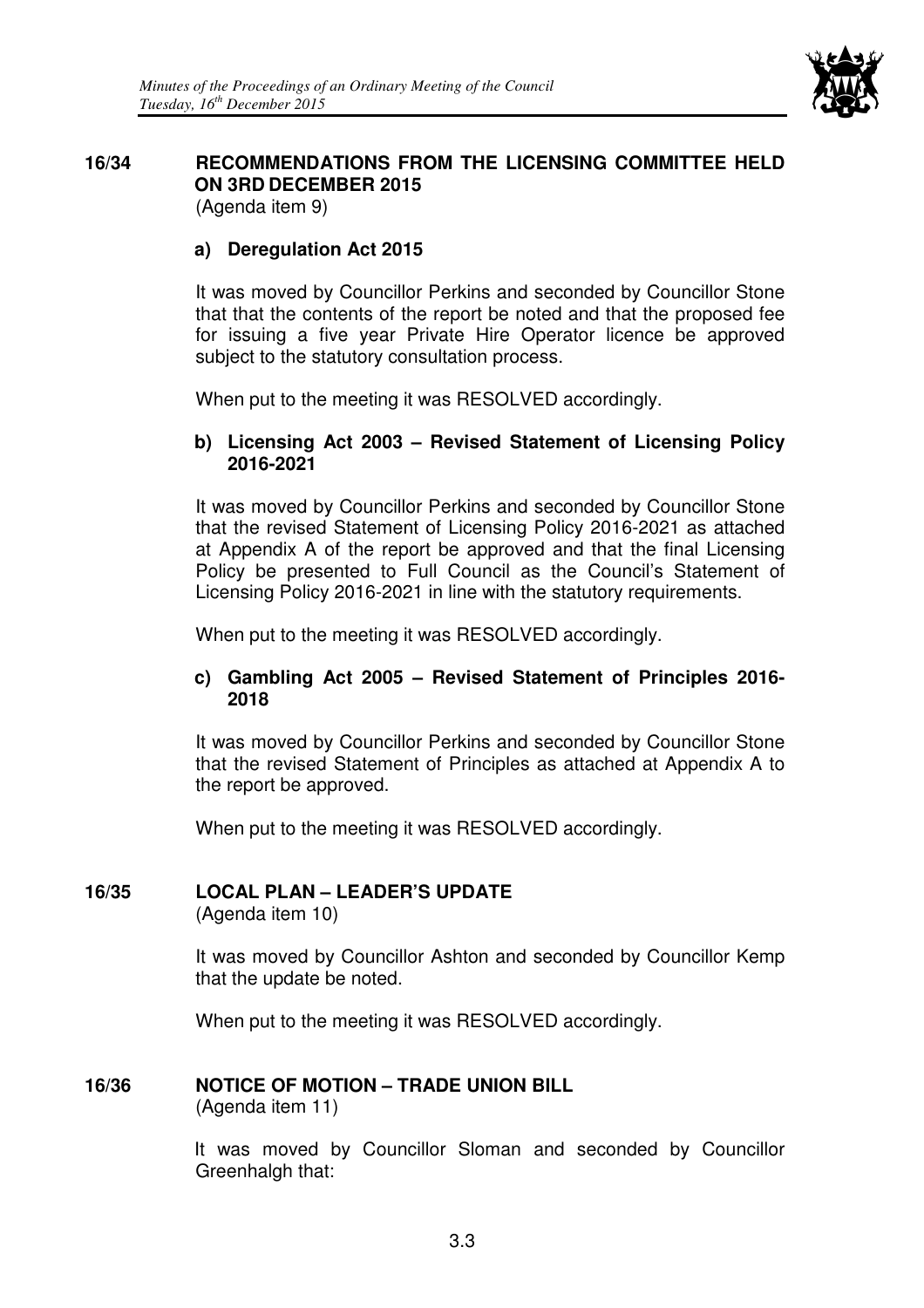

This council notes:

- 1. That this Council recognises the positive contribution that trade unions and trade union members make in our workplaces. This Council values the constructive relationship that we have with our trade unions and we recognise their commitment, and the commitment of all our staff, to the delivery of good quality public services.
- 2. Concern that the Trade Union Bill which is currently being proposed by the Government and which would affect this Council's relationship with our trade unions and our workforce as a whole. This Council rejects this Bill's attack on local democracy and the attack on our right to manage our own affairs.
- 3. This Council is clear that facility time, negotiated and agreed by us and our trade unions to suit our own specific needs, has a valuable role to play in the creation of good quality and responsive local services. Facility time should not be determined or controlled by Government in London.
- 4. This Council is happy with the arrangements we currently have in place for deducting trade union membership subscriptions through our payroll. We see this as an important part of our positive industrial relations and a cheap and easy to administer system that supports our staff. This system is an administrative matter for the Council and should not be interfered with by the UK Government.
- 5. The Council notes that the Bill and associated secondary legislation will:
	- Allow agency labour to be used to substitute for striking workers, currently outlawed, which would be deeply divisive and, with agency workers often doing unfamiliar jobs, could pose a serious health and safety risk to themselves and others
	- Introduce very high thresholds for industrial ballots, with an extra threshold in certain public services, without doing anything to improve the ability of workers to participate in ballots
	- Severely restrict the right to picket and peacefully protest, including organising campaigns through social media
	- Significantly reduce trade union facility time and withdraw check off union contributions in the public sector, irrespective of the wishes of the employer
	- Require union members to 'contract in' to their union's Political Fund every 5 years, thereby significantly reducing the ability of trade unions either to campaign on political issues or to support political parties.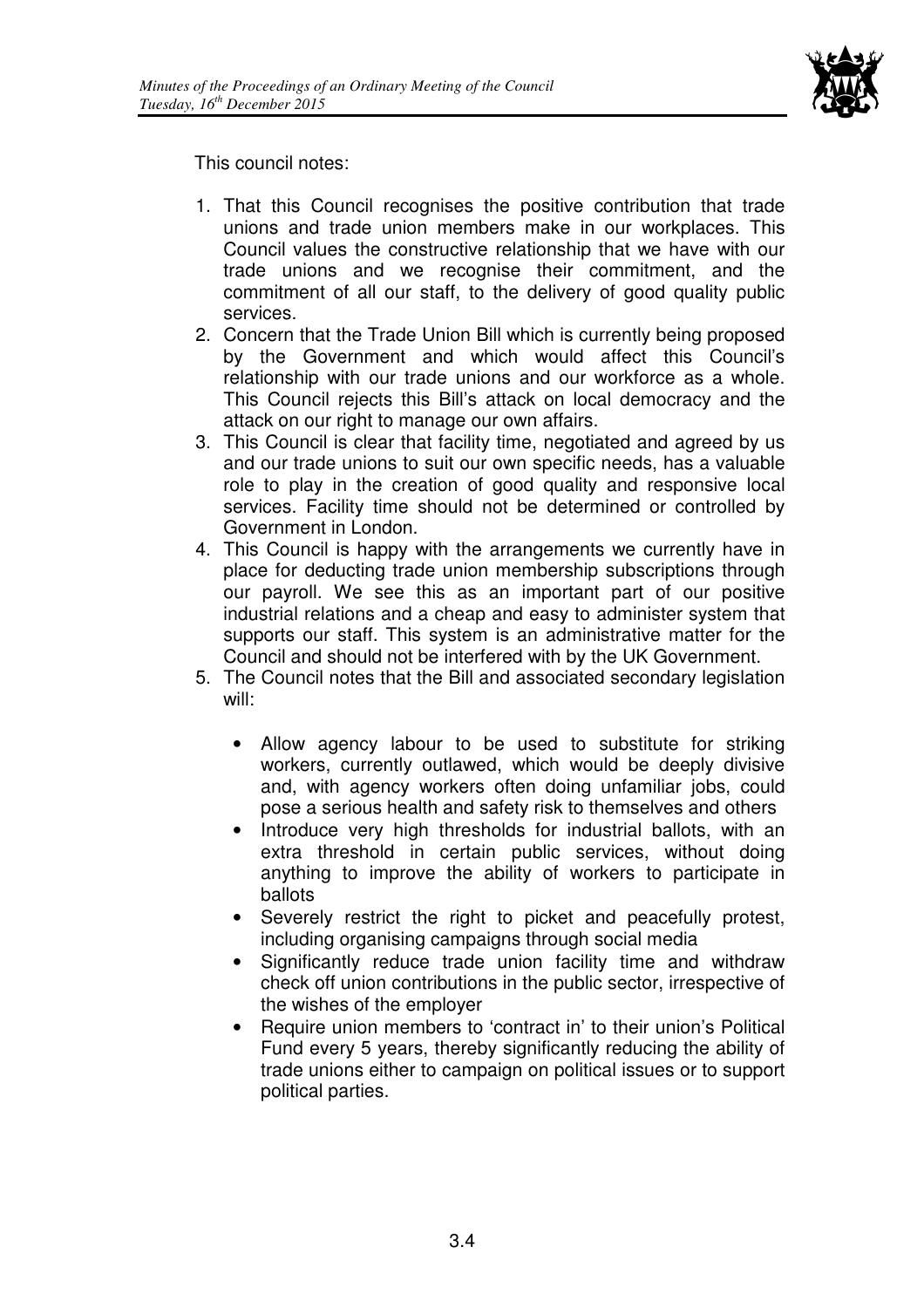

This Council therefore resolves to:

- 1. Write to the Secretary of State for Business, Innovation and Skills stating the Council's opposition to their Trade Union Bill, and
- 2. Calls on the Government to scrap the Bill and all associated regulation/secondary legislation.

This Council further resolves to:

1. Continue to recognise that trade unions form an important part of good relations with our employees and we believe trade unions are a positive force for good in the workplace, and that it will continue its own locally agreed industrial relations strategy and will take every measure possible to maintain its autonomy with regard to facility time and the continuing use of check-off.

As an amendment it was moved by Councillor Kemp and seconded by Councillor McCabe that:

This council notes the following:

- 1. The Council recognises the positive contribution that trade unions and trade union members make in our workplaces. The Council also values the constructive relationship that we have with our trade unions and recognises their commitment, and the commitment of all our staff, to the delivery of good quality public services.
- 2. The Council understands that facility time, negotiated and agreed by us and our trade unions to suit our own specific needs, has a valuable role to play in the creation of good quality and responsive local services.
- 3. The Council also recognises that in the interests of transparency and fairness to the council taxpayer, such facility time allocated to trade union activity must be relevant and proportionate.
- 4. While recognising the contribution made by trade unions in many areas of industrial relations, the Council considers that membership of trade unions is an entirely voluntary and personal decision and no employee should feel pressured to commence or maintain membership against their inclination or preference.
- 5. The Council recognises that the widespread use of bank accounts and ease of making regular payments means that it may now be appropriate to review the practice of payroll deduction of union dues and bring them into line with many other staff and professional organisations to whom payment of subscriptions is made direct and outside employment.